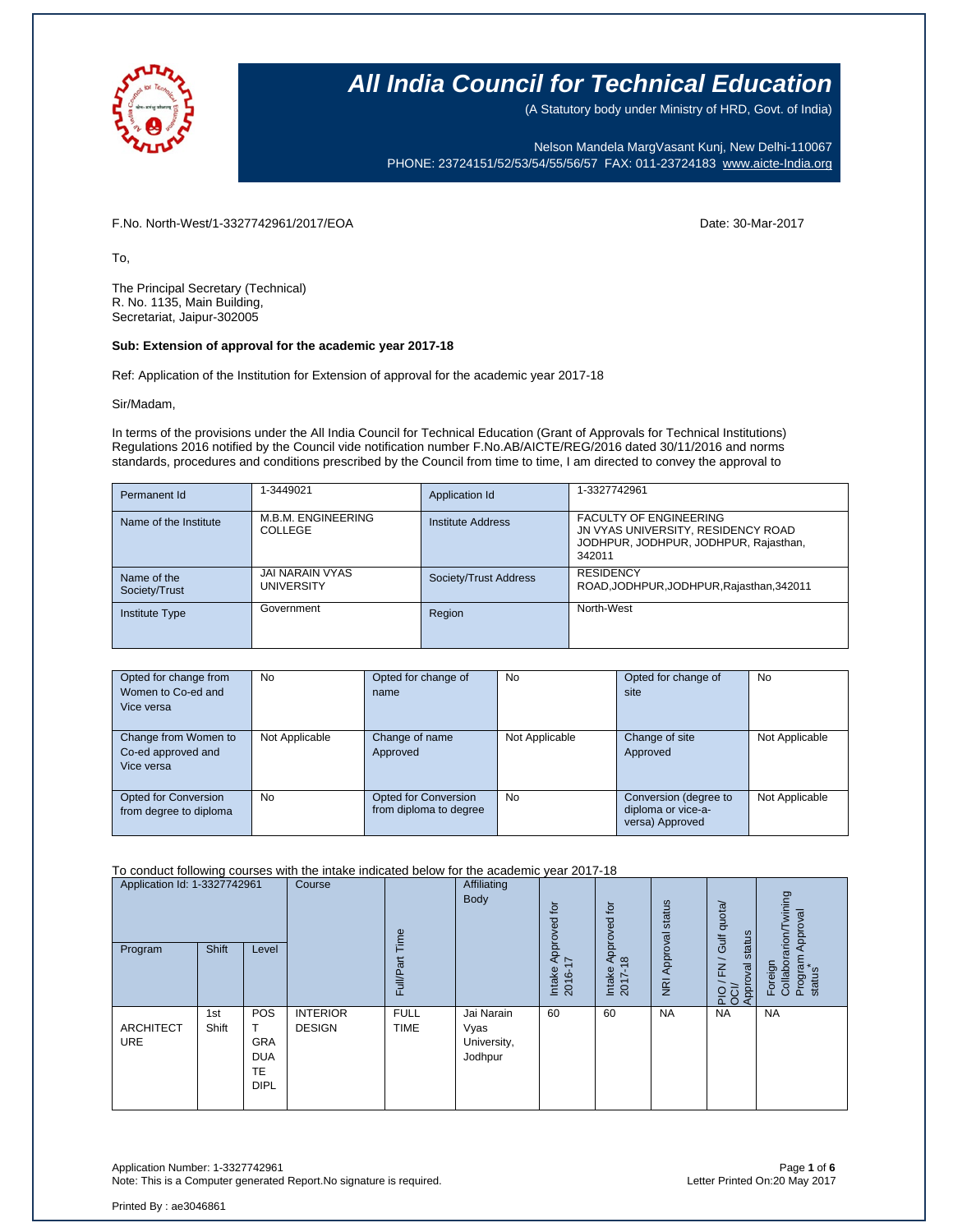

(A Statutory body under Ministry of HRD, Govt. of India)

Nelson Mandela MargVasant Kunj, New Delhi-110067 PHONE: 23724151/52/53/54/55/56/57 FAX: 011-23724183 [www.aicte-India.org](http://www.aicte-india.org/)

|                                                            |              | <b>OMA</b>                                         |                                                                                                                       |                            |                                              |                |                |           |           |           |
|------------------------------------------------------------|--------------|----------------------------------------------------|-----------------------------------------------------------------------------------------------------------------------|----------------------------|----------------------------------------------|----------------|----------------|-----------|-----------|-----------|
|                                                            |              |                                                    |                                                                                                                       |                            |                                              |                |                |           |           |           |
| <b>ARCHITECT</b><br><b>URE</b>                             | 1st<br>Shift | <b>UND</b><br>ER<br>GRA<br><b>DUA</b><br><b>TE</b> | <b>B.ARCH.(BUILD</b><br><b>ING</b><br><b>ENGINEERING</b><br><b>AND</b><br>CONSTRUCTIO<br>N<br>MANAGEMENT<br>$\lambda$ | <b>FULL</b><br><b>TIME</b> | Jai Narain<br>Vyas<br>University,<br>Jodhpur | 40             | 40             | <b>NA</b> | <b>NA</b> | <b>NA</b> |
| <b>ENGINEERIN</b><br><b>G AND</b><br><b>TECHNOLO</b><br>GY | 1st<br>Shift | POS<br>T.<br>GRA<br><b>DUA</b><br>TE               | <b>COMPUTER</b><br><b>SCIENCE &amp;</b><br><b>ENGINEERING</b>                                                         | <b>FULL</b><br><b>TIME</b> | Jai Narain<br>Vyas<br>University,<br>Jodhpur | 18             | 18             | <b>NA</b> | <b>NA</b> | <b>NA</b> |
| <b>ENGINEERIN</b><br><b>G AND</b><br><b>TECHNOLO</b><br>GY | 1st<br>Shift | POS<br>T.<br><b>GRA</b><br><b>DUA</b><br>TE        | <b>COMPUTER</b><br><b>SCIENCE &amp;</b><br><b>ENGINEERING</b>                                                         | <b>PART</b><br><b>TIME</b> | Jai Narain<br>Vyas<br>University,<br>Jodhpur | 18             | 18             | <b>NA</b> | <b>NA</b> | <b>NA</b> |
| <b>ENGINEERIN</b><br><b>G AND</b><br><b>TECHNOLO</b><br>GY | 1st<br>Shift | POS<br>T.<br>GRA<br><b>DUA</b><br>TE               | <b>CONTROL</b><br><b>SYSTEM</b><br><b>ENGINEERING</b>                                                                 | <b>FULL</b><br><b>TIME</b> | Jai Narain<br>Vyas<br>University,<br>Jodhpur | 10             | 10             | <b>NA</b> | <b>NA</b> | <b>NA</b> |
| <b>ENGINEERIN</b><br><b>G AND</b><br><b>TECHNOLO</b><br>GY | 1st<br>Shift | POS<br>T<br><b>GRA</b><br><b>DUA</b><br><b>TE</b>  | CONTROL<br><b>SYSTEM</b><br><b>ENGINEERING</b>                                                                        | PART<br><b>TIME</b>        | Jai Narain<br>Vyas<br>University,<br>Jodhpur | 13             | 13             | <b>NA</b> | <b>NA</b> | <b>NA</b> |
| <b>ENGINEERIN</b><br><b>G AND</b><br><b>TECHNOLO</b><br>GY | 1st<br>Shift | POS<br>T.<br>GRA<br><b>DUA</b><br>TE               | <b>DESIGN</b><br><b>ENGINEERING</b>                                                                                   | <b>PART</b><br><b>TIME</b> | Jai Narain<br>Vyas<br>University,<br>Jodhpur | $\overline{7}$ | $\overline{7}$ | <b>NA</b> | <b>NA</b> | <b>NA</b> |
| <b>ENGINEERIN</b><br>G AND<br><b>TECHNOLO</b><br>GY        | 1st<br>Shift | POS<br>т<br>GRA<br><b>DUA</b><br><b>TE</b>         | <b>DIGITAL</b><br><b>COMMUNICATI</b><br>ON                                                                            | <b>FULL</b><br><b>TIME</b> | Jai Narain<br>Vyas<br>University,<br>Jodhpur | 10             | 10             | <b>NA</b> | <b>NA</b> | <b>NA</b> |
| <b>ENGINEERIN</b><br>G AND<br><b>TECHNOLO</b><br>GY        | 1st<br>Shift | POS<br>Τ<br>GRA<br><b>DUA</b><br><b>TE</b>         | <b>DIGITAL</b><br><b>COMMUNICATI</b><br>ON                                                                            | <b>PART</b><br>TIME        | Jai Narain<br>Vyas<br>University,<br>Jodhpur | 10             | 10             | <b>NA</b> | <b>NA</b> | <b>NA</b> |
| <b>ENGINEERIN</b><br>G AND<br><b>TECHNOLO</b>              | 1st<br>Shift | <b>POS</b><br>T.<br>GRA<br><b>DUA</b>              | <b>ENVIRONMENT</b><br>AL<br><b>ENGINEERING</b>                                                                        | <b>FULL</b><br><b>TIME</b> | Jai Narain<br>Vyas<br>University,<br>Jodhpur | 18             | 18             | <b>NA</b> | <b>NA</b> | <b>NA</b> |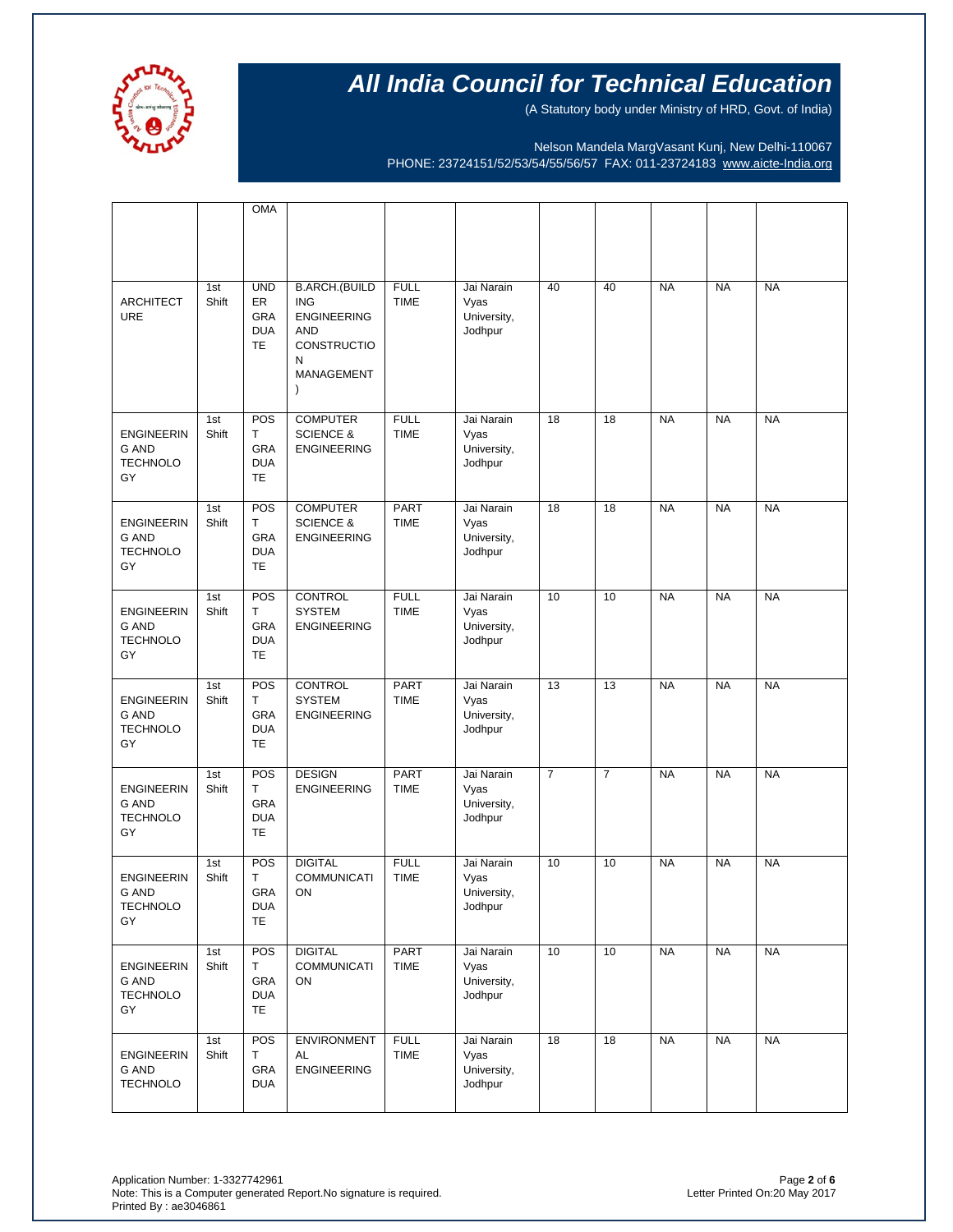

(A Statutory body under Ministry of HRD, Govt. of India)

Nelson Mandela MargVasant Kunj, New Delhi-110067 PHONE: 23724151/52/53/54/55/56/57 FAX: 011-23724183 [www.aicte-India.org](http://www.aicte-india.org/)

| $\overline{GY}$                                            |              | TE                                          |                                                                            |                            |                                              |                |                |           |           |           |
|------------------------------------------------------------|--------------|---------------------------------------------|----------------------------------------------------------------------------|----------------------------|----------------------------------------------|----------------|----------------|-----------|-----------|-----------|
|                                                            |              |                                             |                                                                            |                            |                                              |                |                |           |           |           |
| <b>ENGINEERIN</b><br><b>G AND</b><br><b>TECHNOLO</b><br>GY | 1st<br>Shift | POS<br>T.<br>GRA<br><b>DUA</b><br><b>TE</b> | <b>ENVIRONMENT</b><br>AL<br><b>ENGINEERING</b>                             | <b>PART</b><br><b>TIME</b> | Jai Narain<br>Vyas<br>University,<br>Jodhpur | 13             | 13             | <b>NA</b> | <b>NA</b> | <b>NA</b> |
| <b>ENGINEERIN</b><br><b>G AND</b><br><b>TECHNOLO</b><br>GY | 1st<br>Shift | POS<br>T.<br>GRA<br><b>DUA</b><br><b>TE</b> | <b>GEOTECHNICA</b><br>L<br><b>ENGINEERING</b>                              | <b>FULL</b><br><b>TIME</b> | Jai Narain<br>Vyas<br>University,<br>Jodhpur | 18             | 18             | <b>NA</b> | <b>NA</b> | <b>NA</b> |
| <b>ENGINEERIN</b><br>G AND<br><b>TECHNOLO</b><br>GY        | 1st<br>Shift | POS<br>T.<br>GRA<br><b>DUA</b><br>TE        | <b>GEOTECHNICA</b><br>L<br><b>ENGINEERING</b>                              | <b>PART</b><br><b>TIME</b> | Jai Narain<br>Vyas<br>University,<br>Jodhpur | 13             | 13             | <b>NA</b> | <b>NA</b> | <b>NA</b> |
| <b>ENGINEERIN</b><br>G AND<br><b>TECHNOLO</b><br>GY        | 1st<br>Shift | POS<br>T.<br>GRA<br><b>DUA</b><br><b>TE</b> | <b>INDUSTRIAL</b><br><b>ENGINEERING</b><br><b>AND</b><br><b>MANAGEMENT</b> | <b>FULL</b><br><b>TIME</b> | Jai Narain<br>Vyas<br>University,<br>Jodhpur | 18             | 18             | <b>NA</b> | <b>NA</b> | <b>NA</b> |
| <b>ENGINEERIN</b><br>G AND<br><b>TECHNOLO</b><br>GY        | 1st<br>Shift | POS<br>T.<br>GRA<br><b>DUA</b><br>TE        | <b>METALLURGIC</b><br>AL<br><b>ENGINEERING</b>                             | <b>PART</b><br><b>TIME</b> | Jai Narain<br>Vyas<br>University,<br>Jodhpur | $\overline{7}$ | $\overline{7}$ | <b>NA</b> | <b>NA</b> | <b>NA</b> |
| <b>ENGINEERIN</b><br>G AND<br><b>TECHNOLO</b><br>GY        | 1st<br>Shift | POS<br>T.<br>GRA<br><b>DUA</b><br><b>TE</b> | <b>MINING</b><br><b>ENGINEERING</b>                                        | <b>FULL</b><br><b>TIME</b> | Jai Narain<br>Vyas<br>University,<br>Jodhpur | 12             | 12             | <b>NA</b> | <b>NA</b> | <b>NA</b> |
| <b>ENGINEERIN</b><br><b>G AND</b><br><b>TECHNOLO</b><br>GY | 1st<br>Shift | POS<br>T.<br>GRA<br><b>DUA</b><br><b>TE</b> | <b>POWER</b><br><b>SYSTEMS</b>                                             | <b>FULL</b><br><b>TIME</b> | Jai Narain<br>Vyas<br>University,<br>Jodhpur | 12             | 12             | <b>NA</b> | <b>NA</b> | <b>NA</b> |
| <b>ENGINEERIN</b><br>G AND<br><b>TECHNOLO</b><br>GY        | 1st<br>Shift | POS<br>T.<br>GRA<br><b>DUA</b><br><b>TE</b> | <b>POWER</b><br><b>SYSTEMS</b>                                             | PART<br><b>TIME</b>        | Jai Narain<br>Vyas<br>University,<br>Jodhpur | $\overline{7}$ | $\overline{7}$ | <b>NA</b> | <b>NA</b> | <b>NA</b> |
| <b>ENGINEERIN</b><br>G AND<br><b>TECHNOLO</b><br>GY        | 1st<br>Shift | POS<br>Τ<br>GRA<br><b>DUA</b><br><b>TE</b>  | <b>PRODUCTION</b><br><b>AND</b><br><b>INDUSTRIAL</b><br><b>ENGINEERING</b> | <b>FULL</b><br>TIME        | Jai Narain<br>Vyas<br>University,<br>Jodhpur | $\overline{7}$ | $\overline{7}$ | <b>NA</b> | <b>NA</b> | <b>NA</b> |
|                                                            | 1st          | POS                                         | <b>PRODUCTION</b>                                                          | <b>PART</b>                | Jai Narain                                   | $\overline{7}$ | $\overline{7}$ | <b>NA</b> | <b>NA</b> | <b>NA</b> |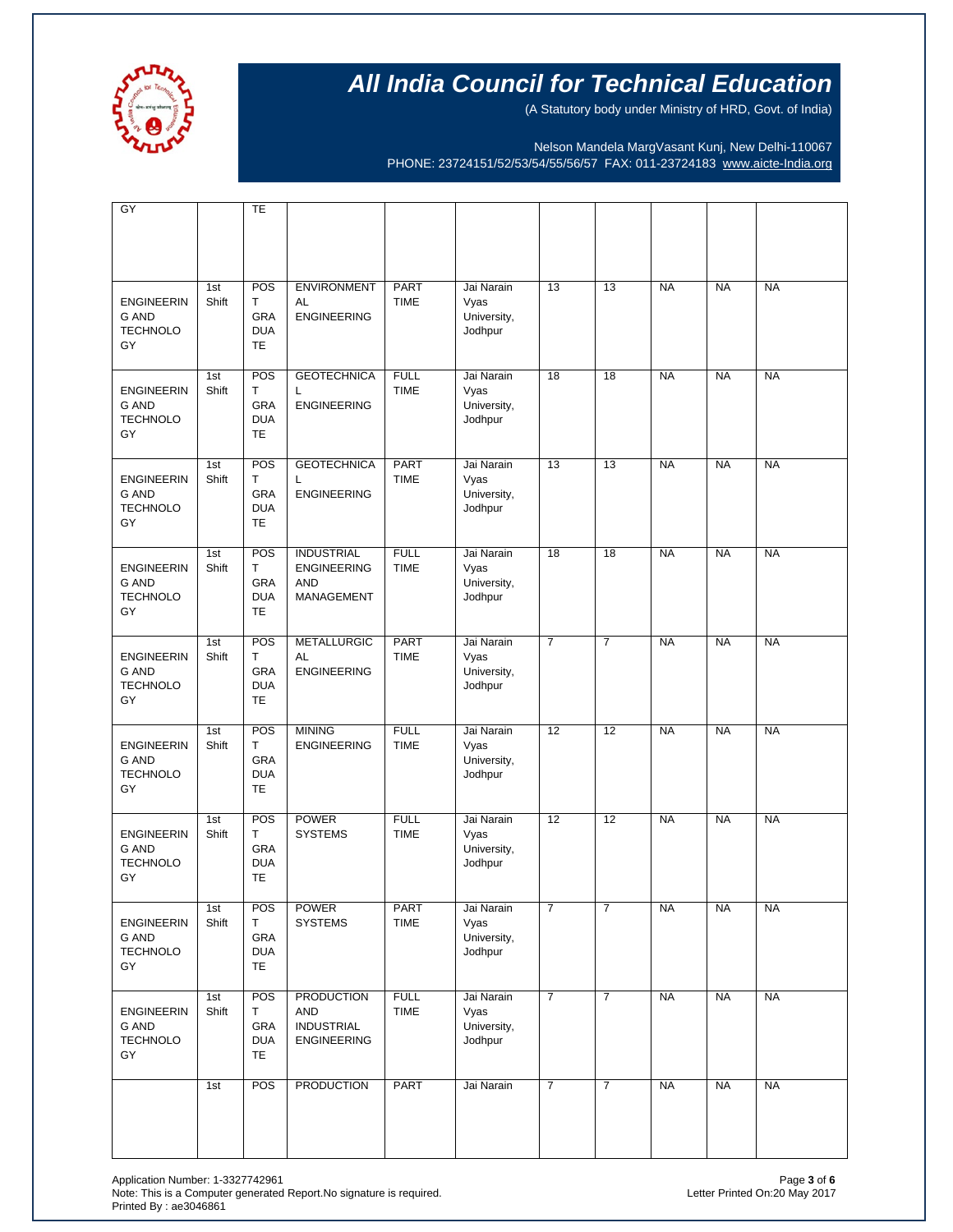

(A Statutory body under Ministry of HRD, Govt. of India)

Nelson Mandela MargVasant Kunj, New Delhi-110067 PHONE: 23724151/52/53/54/55/56/57 FAX: 011-23724183 [www.aicte-India.org](http://www.aicte-india.org/)

| <b>ENGINEERIN</b><br>G AND<br><b>TECHNOLO</b><br>GY        | Shift        | T.<br>GRA<br><b>DUA</b><br>TE                      | AND<br><b>INDUSTRIAL</b><br><b>ENGINEERING</b>               | <b>TIME</b>                | Vyas<br>University,<br>Jodhpur               |                |                |           |           |           |
|------------------------------------------------------------|--------------|----------------------------------------------------|--------------------------------------------------------------|----------------------------|----------------------------------------------|----------------|----------------|-----------|-----------|-----------|
| <b>ENGINEERIN</b><br><b>G AND</b><br><b>TECHNOLO</b><br>GY | 1st<br>Shift | POS<br>T.<br>GRA<br><b>DUA</b><br>TE               | <b>STRUCTURAL</b><br><b>ENGINEERING</b>                      | <b>FULL</b><br><b>TIME</b> | Jai Narain<br>Vyas<br>University,<br>Jodhpur | 18             | 18             | <b>NA</b> | <b>NA</b> | <b>NA</b> |
| <b>ENGINEERIN</b><br>G AND<br><b>TECHNOLO</b><br>GY        | 1st<br>Shift | POS<br>T.<br>GRA<br><b>DUA</b><br>TE               | <b>STRUCTURAL</b><br><b>ENGINEERING</b>                      | PART<br><b>TIME</b>        | Jai Narain<br>Vyas<br>University,<br>Jodhpur | $\overline{7}$ | $\overline{7}$ | <b>NA</b> | <b>NA</b> | <b>NA</b> |
| <b>ENGINEERIN</b><br>G AND<br><b>TECHNOLO</b><br>GY        | 1st<br>Shift | POS<br>T.<br>GRA<br><b>DUA</b><br>TE               | <b>THERMAL</b><br><b>ENGINEERING</b>                         | <b>FULL</b><br><b>TIME</b> | Jai Narain<br>Vyas<br>University,<br>Jodhpur | 18             | 18             | <b>NA</b> | <b>NA</b> | <b>NA</b> |
| <b>ENGINEERIN</b><br>G AND<br><b>TECHNOLO</b><br>GY        | 1st<br>Shift | POS<br>T.<br>GRA<br><b>DUA</b><br>TE               | <b>THERMAL</b><br><b>ENGINEERING</b>                         | PART<br><b>TIME</b>        | Jai Narain<br>Vyas<br>University,<br>Jodhpur | $\overline{7}$ | $\overline{7}$ | <b>NA</b> | <b>NA</b> | <b>NA</b> |
| <b>ENGINEERIN</b><br>G AND<br><b>TECHNOLO</b><br>GY        | 1st<br>Shift | POS<br>T.<br>GRA<br><b>DUA</b><br>TE               | <b>TRANSPORTAT</b><br><b>ION</b><br><b>ENGINEERING</b>       | <b>FULL</b><br><b>TIME</b> | Jai Narain<br>Vyas<br>University,<br>Jodhpur | 18             | 18             | <b>NA</b> | <b>NA</b> | <b>NA</b> |
| <b>ENGINEERIN</b><br>G AND<br><b>TECHNOLO</b><br>GY        | 1st<br>Shift | POS<br>T.<br>GRA<br><b>DUA</b><br>TE               | <b>WATER</b><br><b>RESOURCE</b><br><b>ENGINEERING</b>        | <b>FULL</b><br><b>TIME</b> | Jai Narain<br>Vyas<br>University,<br>Jodhpur | 18             | 18             | <b>NA</b> | <b>NA</b> | <b>NA</b> |
| <b>ENGINEERIN</b><br>G AND<br><b>TECHNOLO</b><br>GY        | 1st<br>Shift | <b>UND</b><br>ER<br>GRA<br><b>DUA</b><br>TE        | <b>BUILDING AND</b><br>CONSTRUCTIO<br>N<br><b>TECHNOLOGY</b> | <b>FULL</b><br><b>TIME</b> | Jai Narain<br>Vyas<br>University,<br>Jodhpur | 60             | 60             | <b>NA</b> | <b>NA</b> | <b>NA</b> |
| <b>ENGINEERIN</b><br>G AND<br><b>TECHNOLO</b><br>GY        | 1st<br>Shift | <b>UND</b><br>ER<br>GRA<br><b>DUA</b><br>TE        | CHEMICAL<br><b>ENGINEERING</b>                               | <b>FULL</b><br><b>TIME</b> | Jai Narain<br>Vyas<br>University,<br>Jodhpur | 30             | 30             | <b>NA</b> | <b>NA</b> | <b>NA</b> |
| <b>ENGINEERIN</b><br>G AND<br><b>TECHNOLO</b><br>GY        | 1st<br>Shift | <b>UND</b><br>ER<br>GRA<br><b>DUA</b><br><b>TE</b> | <b>CIVIL</b><br><b>ENGINEERING</b>                           | <b>FULL</b><br><b>TIME</b> | Jai Narain<br>Vyas<br>University,<br>Jodhpur | 88             | 88             | <b>NA</b> | <b>NA</b> | <b>NA</b> |
|                                                            | 1st          | <b>UND</b>                                         | <b>COMPUTER</b>                                              | <b>FULL</b>                | Jai Narain                                   | 33             | 33             | <b>NA</b> | <b>NA</b> | <b>NA</b> |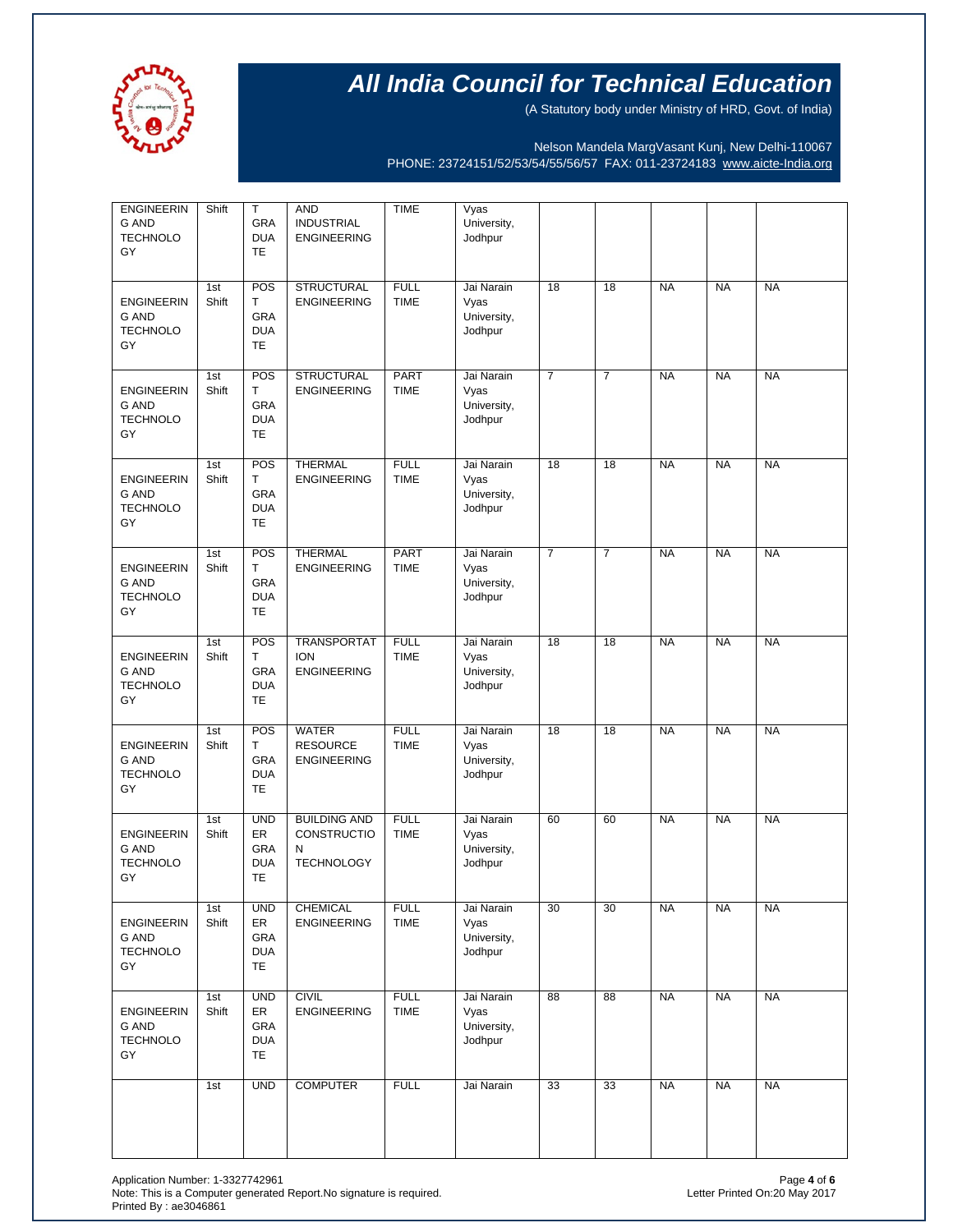

(A Statutory body under Ministry of HRD, Govt. of India)

Nelson Mandela MargVasant Kunj, New Delhi-110067 PHONE: 23724151/52/53/54/55/56/57 FAX: 011-23724183 [www.aicte-India.org](http://www.aicte-india.org/)

| <b>ENGINEERIN</b><br><b>G AND</b><br><b>TECHNOLO</b><br>GY | Shift        | ER<br><b>GRA</b><br><b>DUA</b><br>TE                      | <b>SCIENCE &amp;</b><br><b>ENGINEERING</b>                                  | <b>TIME</b>                | Vyas<br>University,<br>Jodhpur               |                 |                 |           |           |           |
|------------------------------------------------------------|--------------|-----------------------------------------------------------|-----------------------------------------------------------------------------|----------------------------|----------------------------------------------|-----------------|-----------------|-----------|-----------|-----------|
| <b>ENGINEERIN</b><br><b>G AND</b><br><b>TECHNOLO</b><br>GY | 1st<br>Shift | <b>UND</b><br>ER<br>GRA<br><b>DUA</b><br><b>TE</b>        | <b>ELECTRICAL</b><br><b>ENGINEERING</b>                                     | <b>FULL</b><br><b>TIME</b> | Jai Narain<br>Vyas<br>University,<br>Jodhpur | 44              | 44              | <b>NA</b> | <b>NA</b> | <b>NA</b> |
| <b>ENGINEERIN</b><br><b>G AND</b><br><b>TECHNOLO</b><br>GY | 1st<br>Shift | <b>UND</b><br>ER<br>GRA<br><b>DUA</b><br><b>TE</b>        | <b>ELECTRONICS</b><br><b>AND</b><br><b>COMPUTER</b><br><b>ENGINEERING</b>   | <b>FULL</b><br><b>TIME</b> | Jai Narain<br>Vyas<br>University,<br>Jodhpur | 60              | 60              | <b>NA</b> | <b>NA</b> | <b>NA</b> |
| <b>ENGINEERIN</b><br>G AND<br><b>TECHNOLO</b><br>GY        | 1st<br>Shift | <b>UND</b><br>ER<br><b>GRA</b><br><b>DUA</b><br><b>TE</b> | <b>ELECTRONICS</b><br><b>AND</b><br><b>ELECTRICAL</b><br><b>ENGINEERING</b> | <b>FULL</b><br><b>TIME</b> | Jai Narain<br>Vyas<br>University,<br>Jodhpur | 60              | 60              | <b>NA</b> | <b>NA</b> | <b>NA</b> |
| <b>ENGINEERIN</b><br><b>G AND</b><br><b>TECHNOLO</b><br>GY | 1st<br>Shift | <b>UND</b><br><b>ER</b><br>GRA<br><b>DUA</b><br>TE        | <b>ELECTRONICS</b><br>&<br><b>COMMUNICATI</b><br>ON ENGG                    | <b>FULL</b><br><b>TIME</b> | Jai Narain<br>Vyas<br>University,<br>Jodhpur | 45              | 45              | <b>NA</b> | <b>NA</b> | <b>NA</b> |
| <b>ENGINEERIN</b><br><b>G AND</b><br><b>TECHNOLO</b><br>GY | 1st<br>Shift | <b>UND</b><br>ER<br><b>GRA</b><br><b>DUA</b><br><b>TE</b> | <b>INFORMATION</b><br><b>TECHNOLOGY</b>                                     | <b>FULL</b><br><b>TIME</b> | Jai Narain<br>Vyas<br>University,<br>Jodhpur | $\overline{30}$ | $\overline{30}$ | <b>NA</b> | <b>NA</b> | <b>NA</b> |
| <b>ENGINEERIN</b><br><b>G AND</b><br><b>TECHNOLO</b><br>GY | 1st<br>Shift | <b>UND</b><br>ER<br><b>GRA</b><br><b>DUA</b><br><b>TE</b> | <b>MECHANICAL</b><br><b>ENGINEERING</b>                                     | <b>FULL</b><br><b>TIME</b> | Jai Narain<br>Vyas<br>University,<br>Jodhpur | 60              | 60              | <b>NA</b> | <b>NA</b> | <b>NA</b> |
| <b>ENGINEERIN</b><br><b>G AND</b><br><b>TECHNOLO</b><br>GY | 1st<br>Shift | <b>UND</b><br>ER<br><b>GRA</b><br><b>DUA</b><br><b>TE</b> | <b>MINING</b><br><b>ENGINEERING</b>                                         | <b>FULL</b><br><b>TIME</b> | Jai Narain<br>Vyas<br>University,<br>Jodhpur | 40              | 40              | <b>NA</b> | <b>NA</b> | <b>NA</b> |
| <b>ENGINEERIN</b><br><b>G AND</b><br><b>TECHNOLO</b><br>GY | 1st<br>Shift | <b>UND</b><br>ER<br><b>GRA</b><br><b>DUA</b><br><b>TE</b> | <b>PRODUCTION</b><br><b>AND</b><br><b>INDUSTRIAL</b><br><b>ENGINEERING</b>  | <b>FULL</b><br><b>TIME</b> | Jai Narain<br>Vyas<br>University,<br>Jodhpur | $\overline{30}$ | 30              | <b>NA</b> | <b>NA</b> | <b>NA</b> |

The above mentioned approval is subject to the condition that

M.B.M. ENGINEERING COLLEGE

shall follow and adhere to the Regulations, guidelines and directions issued by AICTE from time to time and the undertaking / affidavit given by the institution along with the application submitted by the institution on portal.